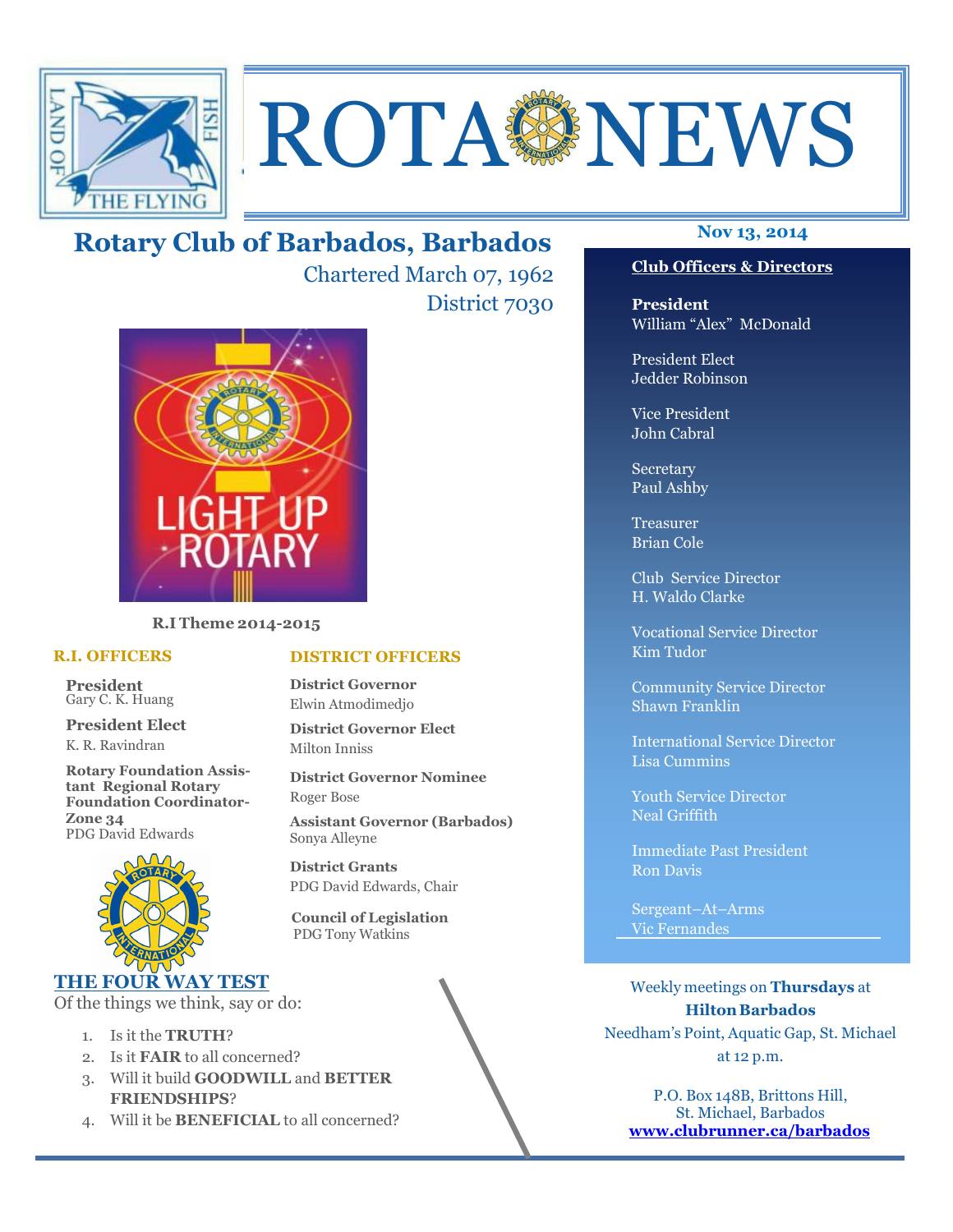#### **THE ROTARY CLUB OF BARBADOS WELCOMES ALL VISITING ROTARIANS AND GUESTS**

### **NOVEMBER IS ROTARY FOUNDATION MONTH.**

**TODAY IS A FELLOWSHIP MEETING. WE WILL HAVE A CLASSIFI-CATION TALK & NOMINATIONS FOR THE TEAM WHICH WILL BE GUIDED BY PRESIDENT JEDDER FOR THE YEAR 2015-16. INCLUD-EDED IN THIS TEAM WILL BE THE PRESIDENT FOR 2016-17.** 

#### **CONGRATULATIONS TO ALL WHO WILL OFFER TO SERVE**

#### **THE GREETING TEAM IS MADE UP OF PAST SECRETARY JOE JOHN-SON AND VOCATIONAL SERVICES DIRECTOR KIM TUDOR**

#### **MEET OUR GREETERS!**

Past Secretary Joe Johnson joined the Club on October 25<sup>th</sup>,



2001, after being introduced to the Club by Past President Lionel Moe. His classification is Transportation – Airport Operations. Joe served initially on the Fund Raising Committee and undertook secretarial duties on that Committee for some time. During the 2005- 06 Rotary year he served as Club Secretary and subsequently served as Director – International Service. He has served on the Challenged/Senior Citizens Committee and was

Committee Chairperson for a period. He also served as a Committee member of the Rotary Trust Fund for Community Projects. He has served and currently serves on the Donation/Investigation Committee, and when time allows from the busy airport schedule willingly assists and volunteers in any Rotary activity. In July 2014 he was one of the recipients of the Paul Harris Fellow Award.

**Director Kim Tudor** joined the Club on December 24, 2010.

She was proposed by Past President Brenda Pope. Her Classification is Education - Executive Training. Kim has served as RotaNews Editor (2011-12), Public Relations Chair (2012-13) and for the 50th Anniversary Celebrations of the Club she was responsible for coordinating the exhibition at the Barbados Museum. Currently she serves as Director of Vocational services.





**The Classification Talk will be given by Andrew Niven our newest member. He was inducted on October 02, 2014. His Classification is - Wholesale. He was proposed by PP Ron Davis.** 

#### ======================================== **LAST WEEK WAS A BUSINESS MEETING. HERE ARE THE HIGHLIGHTS**

#### **FUND RAISING**

**PE Jedder** reported that the ads for Carols By Candlelight (Dec 07) have been prepared by PP Vic for Radio. PP Norman has completed a new line up of entertainers for the show. These include Biggie Irie, Mustard Seed Kids, Suzuki Violin Group, G Syndicate, Allan Sheppard and Brass Soul with Tamara Marshall and Kisha Christian. All appropriate correspondence has been dis-



patched. Tickets are available. The next Fundraising Committee Meeting is Scheduled for Tuesday November 25th 2014.

#### **LAST WEEK WAS A BUSINESS MEETING. HERE ARE THE HIGHLIGHTS, CON'T**



#### **YOUTH SERVICE - DIRECTOR NEAL**

**Anti-Bullying:** Committee will have a booth at November 15<sup>th</sup> International Fair to be held at the Foursquare. Participate is planned for the Nation Publishing's "Funathlon" on the afternoon of November 23<sup>rd</sup>. A small fund raiser for committee. An official public launch with media coverage to be confirmed. Plans being made for a number of

Chrissy Movie nights within selected schools. Will be seeking assistance from Rotarians who have school aged children, to approach school principals with the idea.

#### **2015 District 7030 Rotaract Conference – May 2015:**

Clubs need support from Rotarians. Planning and organizational skills are still developing. PE Jedder and Willie Kirton will assist with planning of opening and closing ceremonies.

New website: http://rotaractbarbados.org/conference/

The Week of Activities by UWI Rotaract continues - see upcoming events on page 4

#### **Interact**

**The Annual Plans have been received from St. Michael & Codrington.** 

#### **St. Michael**

 A membership increase initiative (fun days, projects showcase, flyers)

- **Promoting use of hand sanitizers throughout the school**
- Adding supplies to one of the school's emergency medical supply kits
- Assist the RCOB at Carols by Candlelight
- Assist at any Special Olympics events on island this year
- Working with RCOB's Anti-bullying committee
- **Fund Raising Initiatives to help raise costs for a donation to The** Erdiston Special Needs School

#### **Codrington**

- October: Fundraiser Halloween gift bags sale
- December: organize a gift giving program. Deliver gifts to children at either a hospice or hospital ward.
- ← February: Valentine's special candy gram
- March-April: Sponsored walk/run. Funds to go towards The Barbados Cancer Society

Easter: Easter "Sale" Details to be provided.

#### **Members are invited to support these activities**

#### **Meeting Details - Thursday November 06**

**SAA - PP Vic Fernandes** 

- **Attendance 53%**
- **Raffle \$173.00**
- **Winner Dr. Ron Ramsay**
- **Fines \$188.00**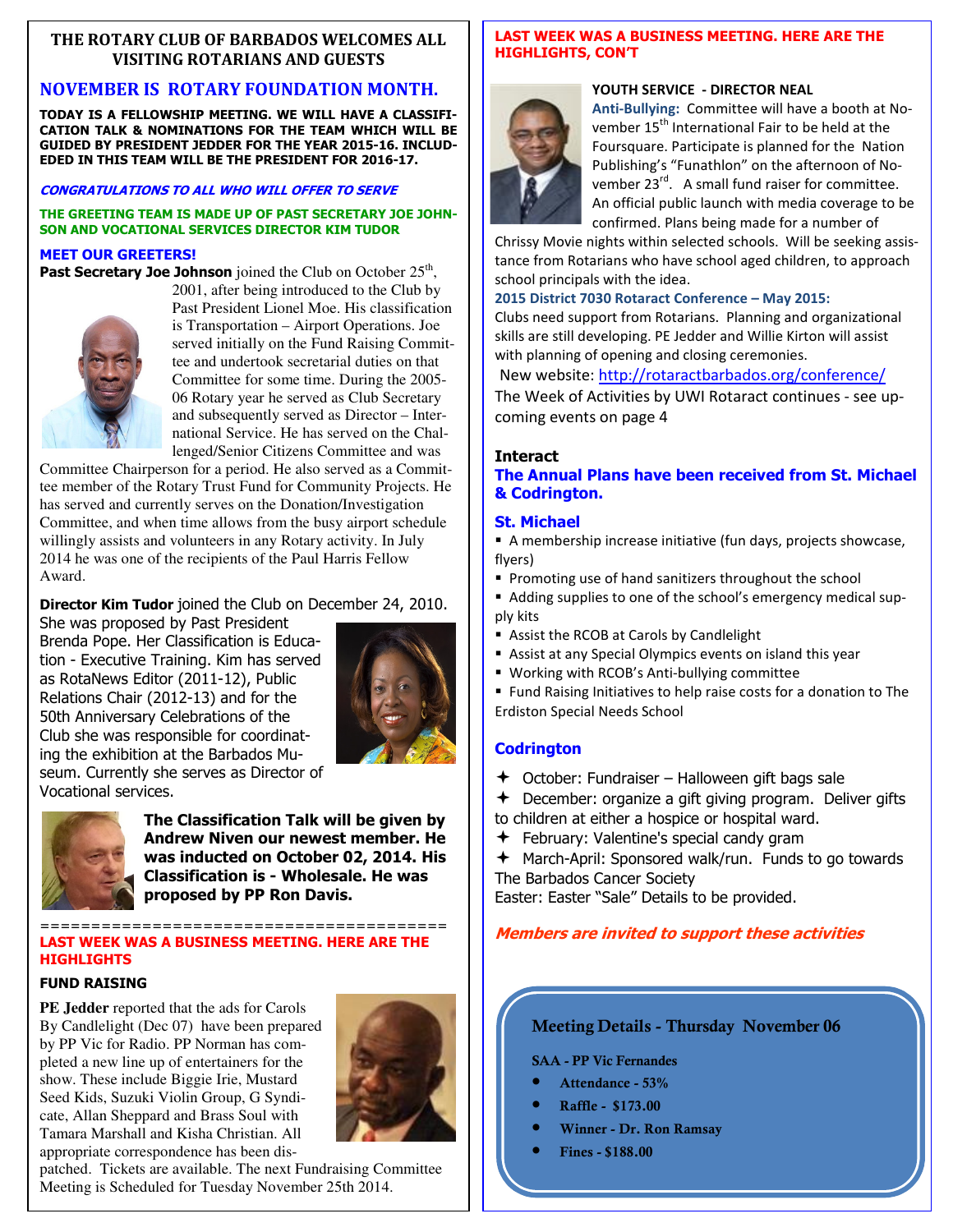#### **CLUB SERVICE REPORT - DIRECTOR WALDO**

**On October 15, 2014** a joint club meeting was held at The Radisson Aquatica, where the clubs hosted the District Governor at Dinner. Salient points taken away from the DG's speech spoke to; Autism awareness, Acknowledging Rotary Days, coupled with the general theme of "Giving" and efficiently and effectively raising the awareness of Rotary by becoming more digitised and embracing – Food, Fun, Fellowship in our daily deliberations.

**Attendance** for the month was inconsistent with recent monthly trends due to; an irregular meeting day and time respectively.

**The Club Bulletin** continues to be a comprehensive reading tool for club members thanks to a very hardworking and dedicated team led by PP Michael.

**The following Guest Speakers joined us.** On October 02, BHC HE Mrs. Victoria Dean spoke of the 10 things that have so far impressed her about Barbados.

On October 23rd - Pride of Workmanship Awards (PoWA) Dinner, Ms. Dianne Skeete, Chief Air Traffic Officer, Civil Aviation Department spoke on *THE IMPORTANCE OF THE AIR TRAFFIC CONTROL-LER TO TOURISM.* Four of her officers were recognized.

**Club Runner** training workshop to be finalized.

#### **UPCOMING EVENTS**

November marks the start of a very busy season for us as a club and it also marks that start of a festive spirit in our island generally, first Independence and then the Christmas season.

With so many things going on I wanted to make sure that we locked down some important dates and activities on our schedule.

#### **November 15th**

The Rotary Club of Barbados has been asked by the organisers of the international women's fair—Sharen, Lady Carmichael (PP Sir Trevor) and Sharon Oran (Scott Oran)—to assist them with operations at the gate of the fair. This means taking ticket money and providing access/egress services into the fair. It is expected that we will be looking at some  $2,000+$  guests to the fair so we need to have a strong presence not only to provide relief to the gate and ticket persons, but to also ensure that all goes well without incident. The fair starts at 12:00 and ends at 5:00. It will be at the Foursquare Rum Distillery in St. Phillip.

We will need Rotarians to be present from  $11:00 - 6:00$  (7 hours). There will be three shifts,

• 11am – 1pm; (set up and establish the flow) 8 Rotarians needed

• 1pm- 4pm and (possibly the busiest shift)

• 10 Rotarians needed 4pm till the end (close out and breakdown) 6 Rotarians needed

Please respond by return e-mail if you can volunteer the time and if so for what shift.

 Note well that our club will also have a booth representing our anti bullying activities. Please also support that initiative.

Further, Director Shawn would have indicated that some of the children from the children's homes which we have adopted will be selling water at the fair. Please support them as well.

#### **November 18th**

So as to broaden and deepen the strong convivial ties that bind Rotarians in Barbados together, it is the intention of the board of directors of our club to visit the **Rotary Club of Barbados West** at their dinner meeting on Tuesday November  $18<sup>th</sup>$ . We take this opportunity to invite as many members of our club who can join with us to do so ESPECIALLY new members who have NEVER visited this club before. As space is limited at Bagatelle Great House please indicate your intentions early. All are welcomed.

#### **UPCOMING EVENTS (CONT'D)**

#### **November 23rd**

Rotary's participation in the 7km walk/run on Nov 23<sup>rd</sup>. As you know, we are partnering with the Nation Funathlon on Nov 23<sup>rd</sup> to introduce our *ANTI-CYBER BULLYING CAMPAIGN*.

Please join our Rotary group so the community can see that we are a big caring team of supporters. The other Rotary Clubs, Interactors, Rotaractors and friends will be joining us too so use this opportunity to mingle while walking/running.

Registration is - \$30 adults; \$20 children. Includes a specially branded t-shirt.

Please sign and return the form attached (one per person) at our meeting this week Thursday Nov 13th in order to get your specially branded t-shirt. *I will have hard copies with me this week so come to see me if you forget.* 

**If you are travelling, giving birth or sick on the 23rd – THESE ARE THE ONLY EXCUSES :)** – you may still order t-shirts for you and your family. We will find other opportunities to wear them during our anti-cyber bullying campaign which will be officially launched in early 2015.

*Rtn. Annie* 

#### **November 26th**

So as to broaden and deepen the strong convivial ties that bind Rotarians in Barbados together, it is the intention of the board of directors of our club to visit the **Rotary Club of Barbados South** at their lunch meeting on Wednesday November 26<sup>th</sup>. We take this opportunity to invite as many members of our club who can join with us to do so ESPECIALLY new members who have NEVER visited this club before. We will need to know of your intentions to join us as space is limited at the Accra Beach Resort and depending on our numbers they may have to make arrangements for our visit. All are welcomed.

#### **November 27th**

Regular meeting of the club, it will be our independence meeting so wear something patriotic!

At this meeting we will be awarding first quarter commendations.

*=====================================================* 

#### *ROTARY FOUNDATION*

#### **Why your gift to The Foundation makes a difference**

Posted on **November 4, 2014** by **Rotary International**

The Rotary Foundation transforms your gifts into projects that change lives both close to home and around the world. As the charitable arm of Rotary, we tap into a global network of Rotarians who invest their time, money, and expertise into our priorities, such as eradicating polio and promoting peace. Foundation grants empower Rotarians to approach challenges such as poverty, illiteracy, and malnutrition with sustainable solutions that leave a lasting impact.

Strong financial oversight, a stellar charity rating, and a unique funding model mean that we make the very most of your contribution. Give and become a part of Rotary's lifechanging work